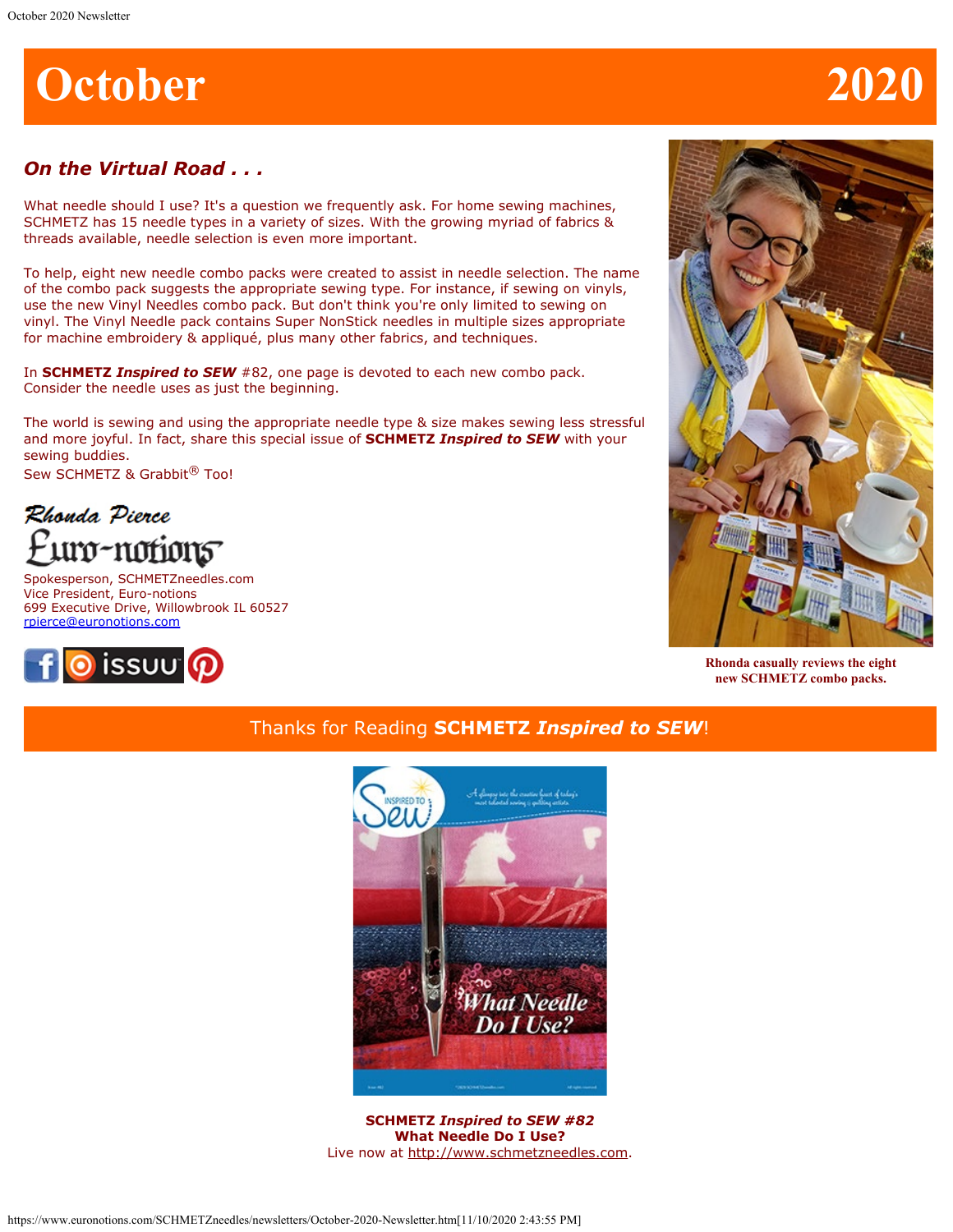*What needle should I use?* When sewing, quilting or crafting, it's a question many of us ask. We always like to say, with SCHMETZ you have options.

New SCHMETZ combo packs make needle selection easy. Eight needle assortments for different types of sewing. In this issue, find one page devoted to each new SCHMETZ pack paired with suggested fabrics.

When making your needle selection, ask a couple questions: *What fabric is being sewn? What thread is being used? Does the sewing machine have an attitude? Maybe it doesn't like a certain thread or technique.* The answers determine your needle choice.

Selecting the needle type & size seems like a small decision, but its impact can make a huge difference between frustration and sewing joyously without incident. Let's sew! [Click HERE.](https://issuu.com/schmetzneedles/docs/its82-oct20?fr=sNzg1NjE3NTM3)





**Another Reversible Apron with Personality and Variations.**

### **Viola Apron Pattern #MP15 by Mary Mulari**

This apron, made from two 1 yard fabrics, features options to personalize the fit. Choose traditional neck and waist ties or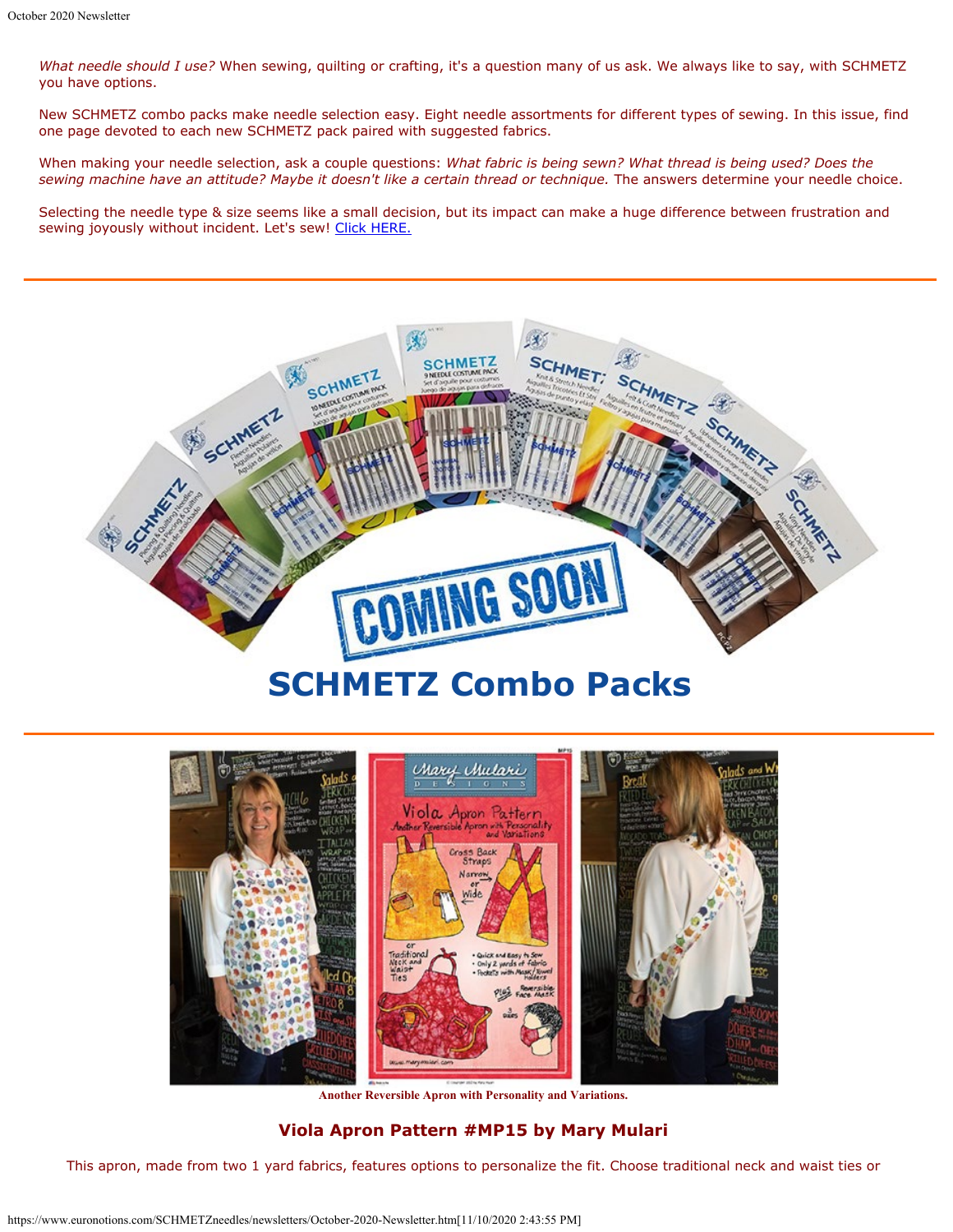cross back straps in narrow or wide widths. The apron body with its shirttail hemline is 36" in width at the waist/hip, offering good body coverage. Add pockets with an additional clever feature of a mask/towel holder for temporary storage. Complete a coordinated ensemble with a matching reversible face mask—a pattern in three sizes is included. With Mary's clear instructions and illustrations, seamsters can complete this apron with ease. Sturdy, durable pattern paper allows multiple uses. A bonus: additional tips are available online.

<http://www.marymulari.com/patterns/Viola-Apron-MP15>



**Story and Photos** <sup>O</sup> Reneé Koroshec

### **The Adventures of Teddy and Tilda, The Corona Bears**

by Reneé Koroshec.

As a result of the Coronavirus Pandemic of 2020 and all the media news, Reneé wrote a cheerful book for children to ease their anxiety during this unsettling time in their lives, and show them how the bears stayed healthy and enjoy their normal activities. Reneé hopes that children living through this pandemic will share the adventures of Tilda and Teddy with their future children and grandchildren. Reneé lives in a small town on the Iron Range in Northern Minnesota.

> To order contact Reneé directly at [teddyandtildabears@gmail.com](mailto:teddyandtildabears@gmail.com).

# **Schedule a Virtual SCHMETZ Class**



Needle Anatomy, Eyes, SCHMETZ Color Chart, ● How to Read the Needle Pack

> ● What Needle Should I Use? ● Five Needle Types Used by Quilters. Needle Types Used for Knits.

**Have a virtual sewing or quilting group? Rhonda is available for virtual SCHMETZ classes. Schedule a one hour session. Topics covered:**

> ● Newest SCHMETZ Needles: ● Chrome and Super NonStick

How Long Does a Needle Last?  $\bullet$ Clues to Change the Needle. Slightly Used Needles

**Sessions are customizable to fit your needs. Zoom or FBLive. [Contact Rhonda directly.](mailto:rpierce@euronotions.com)**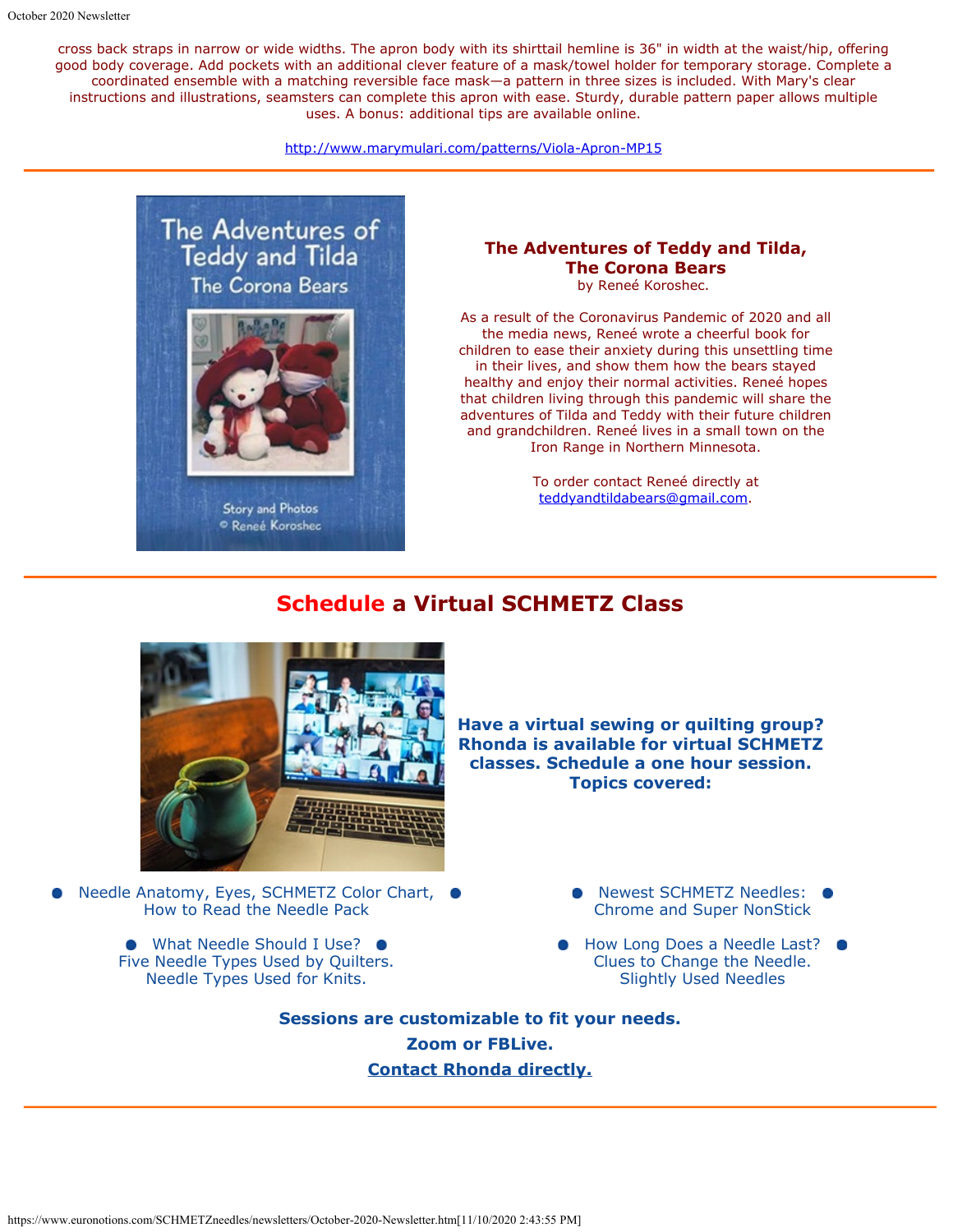October 2020 Newsletter





Issue 81 Marti Michell

# **Have You Read These Back Issues?**

**SCHMETZ** *Inspired to SEW*



Quilting in the Valley



Issue 79 Coping with the Pandemic

<http://www.schmetzneedles.com/archived-digital-magazines/>

#### *Where's Rhonda? 2020 Schedule* **(Maroon color indicates Wholesale Venue)**

**Bernina Sewing World** Virtual SCHMETZ Class\* October 3

**[Quilting By The Sea Virtual](http://www.quiltguildbythesea.com/)\*** October 13 Boca Raton FL Lecture

**OSewPersonalFabrics FBLive** Virtual SCHMETZ Class\* October 7

**[Original Sewing & Quilt Expo Virtual](https://sewingexpo.com/)\*** October 15

**[FitNice System Zoom Class](https://fitnicesystem.com/)** Virtual SCHMETZ Class\* October 8

**[Faithful Circle Quilters Guild](http://www.fcquilters.com/)\*** November 18 Downers Grove IL

\*Teaching SCHMETZ Classes



#### Constant Contact All Star Winner

ï

https://www.euronotions.com/SCHMETZneedles/newsletters/October-2020-Newsletter.htm[11/10/2020 2:43:55 PM]

 $\blacksquare$